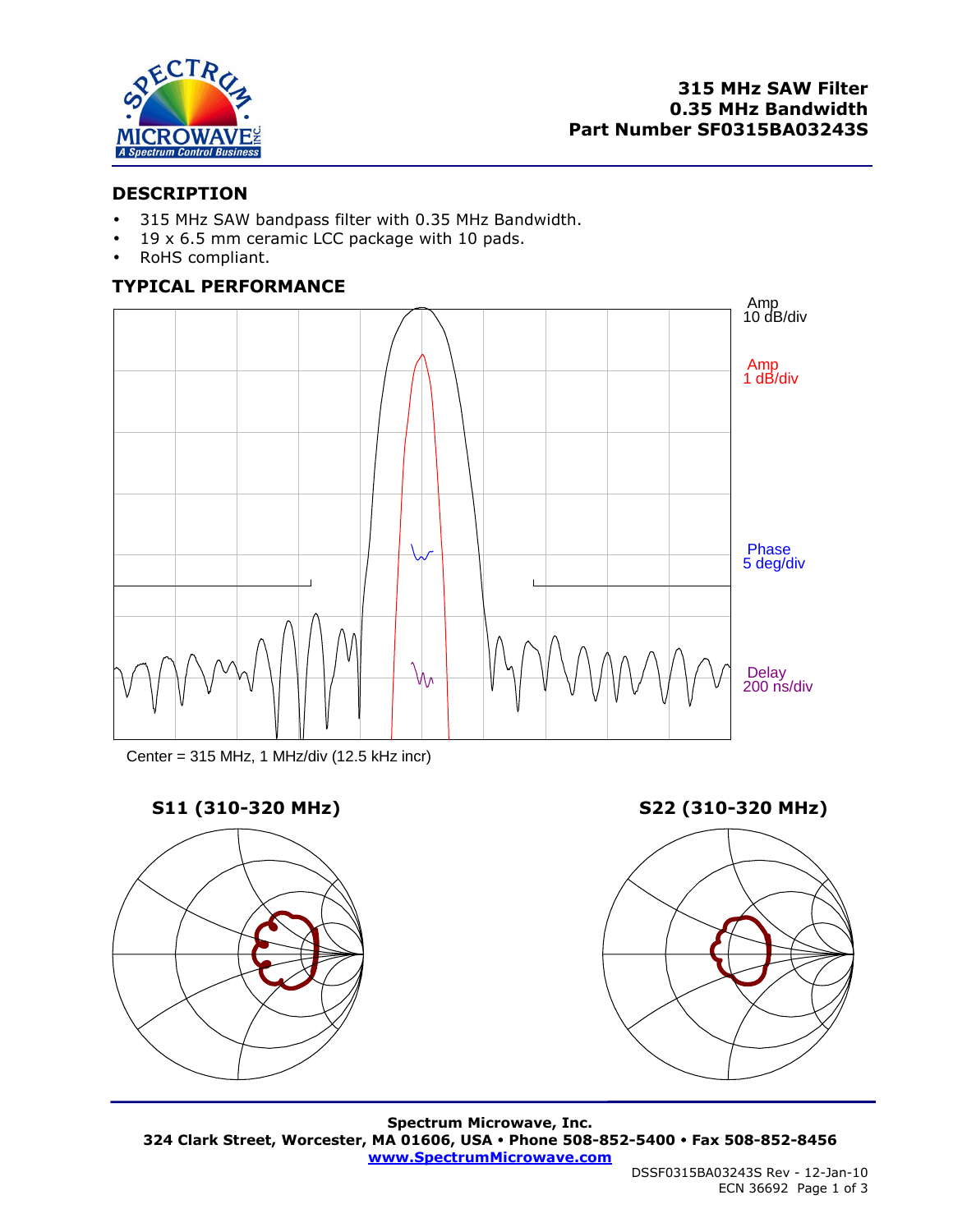

## **SPECIFICATION**

| <b>Parameter</b>                          | <b>Min</b> | <b>Typ</b> | <b>Max</b> | <b>Units</b> |
|-------------------------------------------|------------|------------|------------|--------------|
| Center Frequency, $(F_c)^{\frac{1}{1,3}}$ | 314.95     | 315        | 315.05     | <b>MHz</b>   |
| Average Loss (Fc $\pm$ 0.175 MHz)         |            | 9          | 14         | dB           |
| Absolute Delay                            |            | 2.14       |            | <b>us</b>    |
| 1 dB bandwidth $2$                        | 0.35       | 0.46       |            | <b>MHz</b>   |
| 3 dB Bandwidth <sup>2</sup>               | 0.5        | 0.7        |            | <b>MHz</b>   |
| 35 dB Bandwidth <sup>2</sup>              |            | 1.7        | 1.8        | <b>MHz</b>   |
| 45 dB Bandwidth <sup>2</sup>              |            | 1.9        | 2.5        | <b>MHz</b>   |
| Passband Ripple (Fc $\pm$ 0.15 MHz)       |            | 0.8        |            | $dB$ p-p     |
| Group Delay Ripple (Fc $\pm$ 0.175        |            | 80         | 150        | $ns p-p$     |
| Attenuation (50-313.2 MHz) <sup>2</sup>   | 45         | 50         |            | dB           |
| Attenuation (316.8-500 MHz) <sup>2</sup>  | 45         | 55         |            | dB           |
| Source and Load Impedance                 |            | 50         |            | ohms         |
| Turnover Temperature (Tc)                 |            | 30         |            | $^{\circ}$ C |

- Notes: 1. Reference frequency at 23ºC which is computed as mean of the 3 dB frequencies.
	- 2. All dB values are referenced to the insertion loss value.
	- 3. Frequency versus temperature will be according to the following: dFc/Fc  $=$  -0.032 ppm  $*$  (T-Tc) <sup>2</sup> where (dFc/Fc) = Change in center frequency (in ppm) and  $T =$  temperature (in degrees C).  $Tc =$  the turnover temperature

## **MAXIMUM RATINGS**

| Parametel                       |     | MED3 |     |
|---------------------------------|-----|------|-----|
| Storage Temperature Range       | -40 |      |     |
| Operating Temperature Range (T) |     |      |     |
| Input Power Level               |     |      | dBm |

# **MATCHING CIRCUIT**



Ls1 = 12 nH, Cp1 = 22 pF, Ls2 = 30 nH, Cp2 = 15 pF

Notes:

- Recommend 2% or better tolerance matching components. Typical inductor Q=40.
- Optimum values may change depending on board layout. Values shown are intended as a guide only.

### **Spectrum Microwave, Inc.**

**324 Clark Street, Worcester, MA 01606, USA Phone 508-852-5400 Fax 508-852-8456** 

**www.SpectrumMicrowave.com**